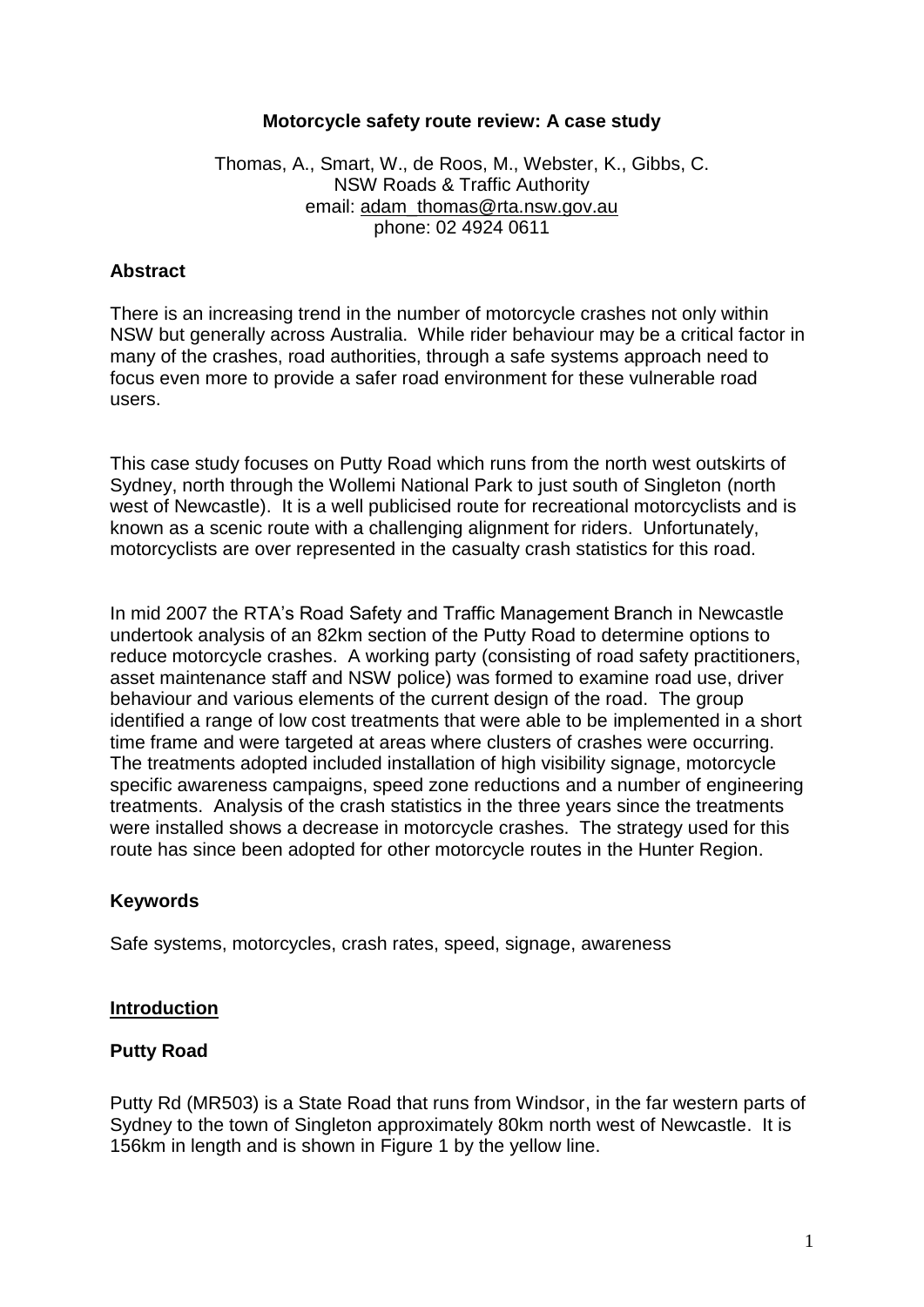

*Figure 1:* Putty Rd Winsor to Singleton

This rural road has many challenging geographical issues, such as steep batter slopes and rock walls, resulting in limited shoulder widths and lengths of guardrail which do not always have adequate deflection behind it. The road has many curves with a varying range of radii and curve alignments. The curves with lower radii are generally difficult to realign because of constraints imposed by the terrain. Despite this, overtaking opportunities exist at fairly regular intervals.

On weekdays Putty Road is primarily used by local residents and heavy vehicle drivers carrying goods. On weekends it is a popular motorcycle route used by recreational riders connecting to several other motorcycle routes and providing access to vineyards and other recreational activities. The road has a winding alignment bordering Wollemi and Yengo National Parks with relatively low traffic volumes. Overall the pavement, linemarking, signage and safety barriers are in good condition. Motorcycle specific signage has been installed along with the more standard curve warning signposting, curve advisory speed signs and chevron alignment markers. There are several shelters and stopping points available to motorists and riders. The most popular stopping point was Halfway House, however it has recently been destroyed by fire.

A study was undertaken by the RTA"s Hunter Regional Office which focused on the northern extent of Putty Road in the Singleton local government area. The study area focussed on the 82km northern section of the road, prompted by an increasing number of serious motorcycle crashes in 2007. Prior to the review, the majority of the road was signposted as 100km/h except for a 16.8km length of 80km/h through Howes Valley. Police enforcement was difficult in many parts due to narrow shoulder widths, site distance constraints and OH&S issues.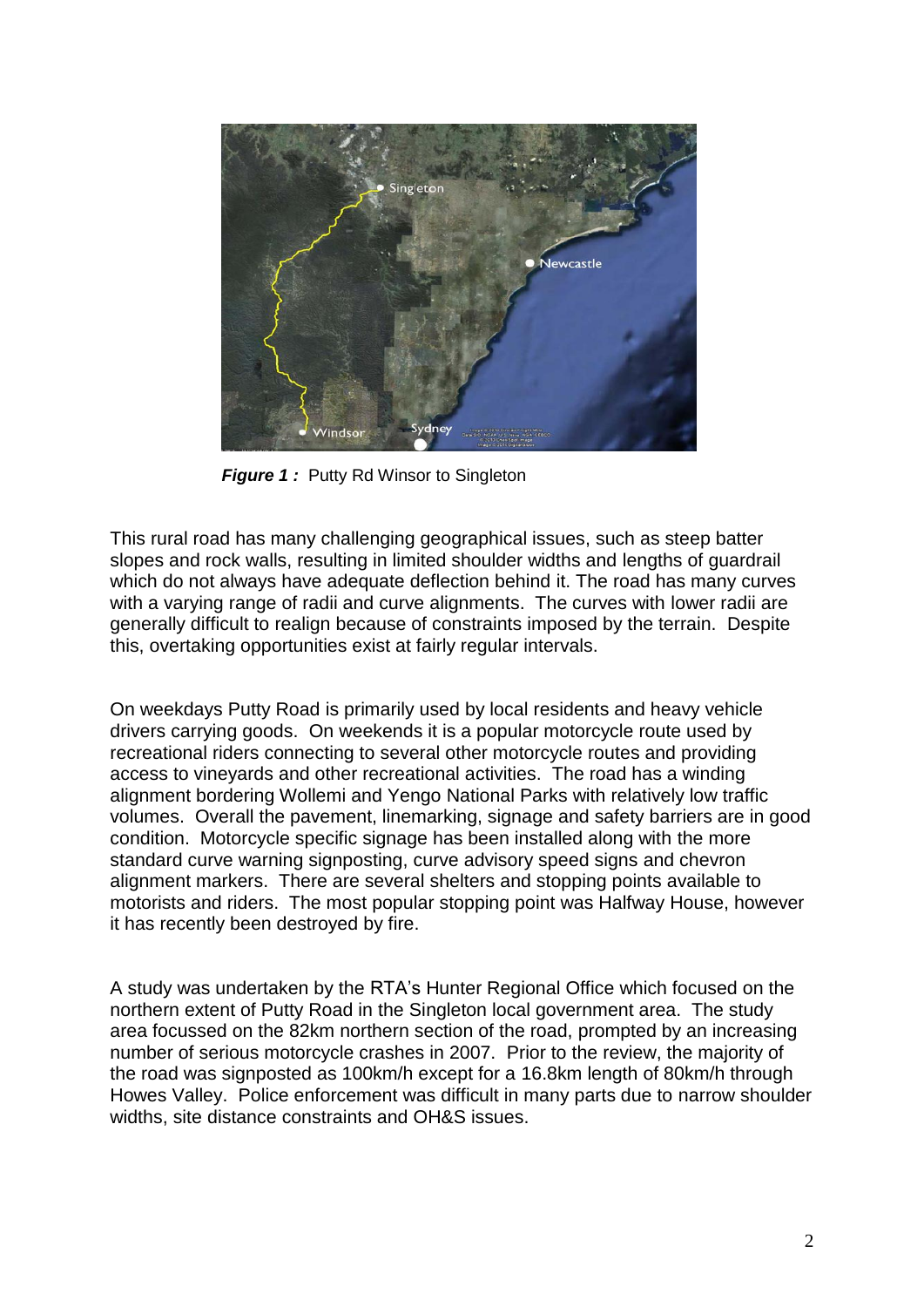# **Profile of Putty Road**

## **Traffic volumes on Putty Rd**

Average daily traffic volumes measured in 2007 showed slightly less than 1,000 vehicles per day. 2011 figures show similar traffic volumes. Traffic data surveys were undertaken as part of the review over a 5-week period in mid 2007 to examine vehicle usage. Traffic volumes are fairly constant across the days of the week. However, the counts obtained showed a change in the distribution of road users when comparing weekday and weekend traffic. The percentage of heavy vehicles reduces from 19% of traffic on weekdays to 7.7% on weekends, while the percentage of motorcycles increases from 3.7% of vehicles on weekdays to 13.7% of vehicles on weekends. Light vehicle usage remains fairly stable across the week with 77.3% weekdays and 78.6% on weekends.

While the majority of vehicle types are light vehicles, there is clearly a change in the function of the road for other vehicle types from freight movement during weekdays to recreational motorcyclists on the weekends.

## **Crashes on Putty Road**

Crash analysis was undertaken as part of the safety review. The crash rate is high for a low volume road with 165 crashes recorded between January 2002 and December 2007. There was also a corresponding high rate of casualty crashes with 68% of crashes resulting in injury (105) or a fatality (8).

|                        | <b>Motorcycle</b>                                                                                                                                                                    | <b>Non Motorcycle</b>                                                                                                                                                                                                                     |
|------------------------|--------------------------------------------------------------------------------------------------------------------------------------------------------------------------------------|-------------------------------------------------------------------------------------------------------------------------------------------------------------------------------------------------------------------------------------------|
| Crashes<br>$2002 - 07$ | • 91 crashes<br>• 77 injury<br>• 4 deaths                                                                                                                                            | 74 crashes<br>28 injury<br>4 deaths                                                                                                                                                                                                       |
| Crash profile          | • 89% casualty crashes<br>• 86% between 10am-3pm<br>• 79% weekend<br>• 98% daylight<br>• 99% dry conditions<br>• 86% single vehicle<br>• 80% off road on curve;<br>76% hit guardrail | • 43% casualty crashes<br>• No time of day pattern<br>• 24% weekend, 76% weekday<br>• 64% daylight<br>• 81% dry conditions<br>• 88% single vehicle<br>• 58% crashes off road on curve;<br>14% hit animal; 13% lost<br>control on straight |

*Figure 2: Crash profile 2002-07 comparing motorcycle crashes and non-motorcycle crashes*

Some interesting points to note from figure 1 and further analysis are:

- 1) 55% of crashes are related to motorcyclists, while motorcyclists make up only approx 5% of vehicles across an average week
- 2) Most motorcycle crashes occurred on a weekend, where motorcycles represent nearly 14% of vehicles on the road.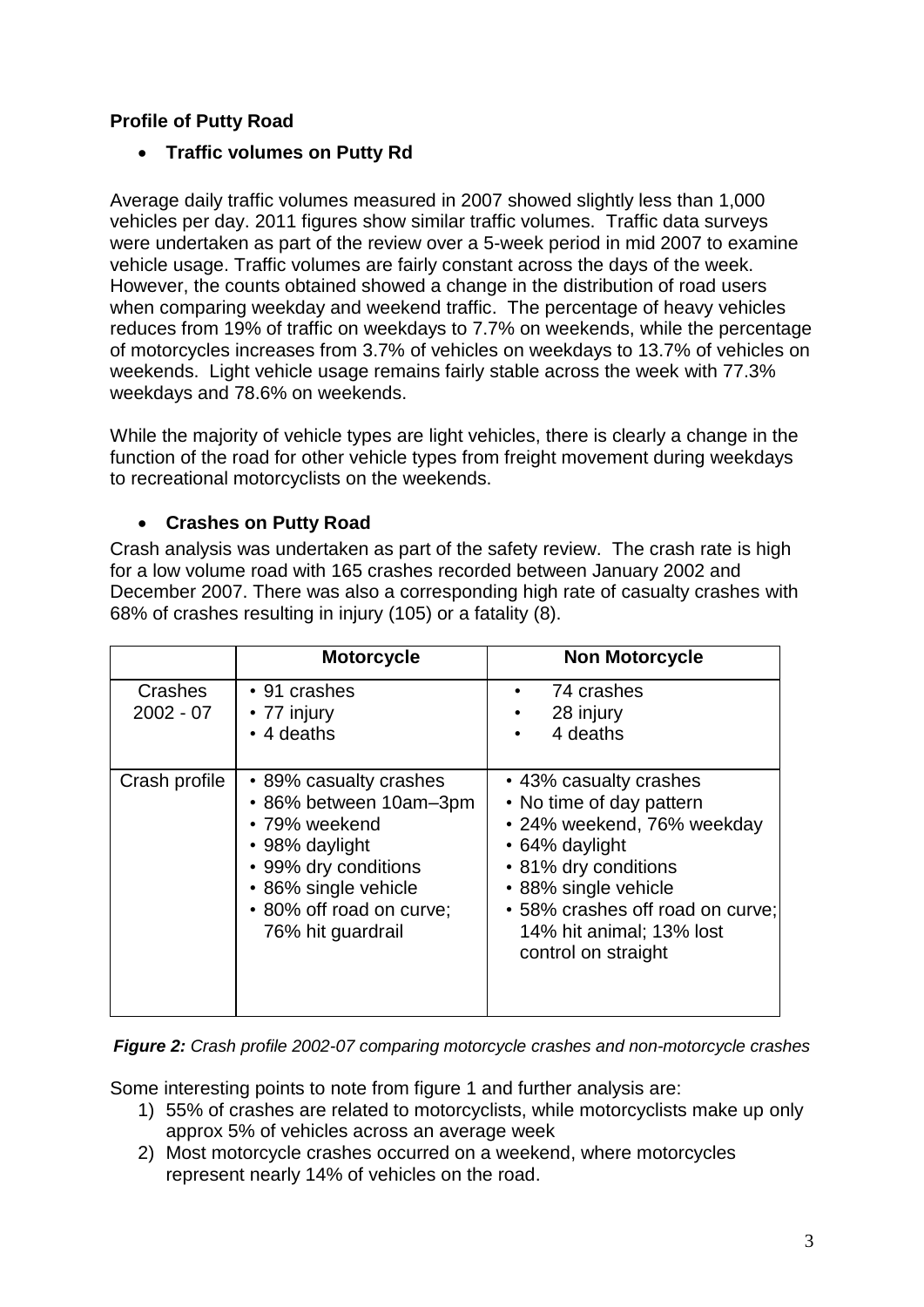3) Weather and lighting were not primary contributing factors to the motorcycle crashes – most of which occurred around the middle of the day with 98% occurring in daylight and 99% in dry conditions. In contrast, non-motorcycle crashes were more unpredictable as to the time, day of the week, lighting conditions, weather conditions, crash type etc.

Longer term analysis of motorcycle crashes between 1996 and 2010 shows that:

- 1) 71% of crashes are coded as "speed" related
- 2) 36% of motorcycle crashes occurred on a public holiday or during school holiday periods.
- 3) The percentage of crashes by time of day, weather / road surface conditions and crash type are similar to the 2002-07 period used for analysis above

## **Crash locations on Putty Road**

Crashes are generally dispersed over the 82km study area. However, several crash clusters were identified for further analysis with the intention of implementing specific road safety treatments in these areas. It is difficult to determine the precise location for many crashes with the route having very few landmarks (such as side roads, creeks etc). As a result NSW Police often code crashes to the nearest 500m, 1km or even several kilometres from a landmark. Given there are often many curves in close proximity to each other, establishing the curve relating to a particular crash can be very difficult.

## **Speeding**

Speed has been identified as a major factor contributing to motorcycle casualty crashes. This can be verified by speed survey data and crash reports obtained from NSW Police. RTA crash statistics show 63% of all crashes over the period 2002- 2007 coded speed as a factor. It should be noted that it is difficult to always correctly identify speed as a factor in crashes so the true number of speed related crashes may vary from this figure. There are several explanations for the high speeds of motorcyclists, but the two main contributing factors are likely to be the low perceived likelihood of being detected and the desire for motorcyclists to test themselves in this challenging road environment.

Speed surveys were conducted by the RTA in May/June 2007. Two survey locations were chosen both in 100km/h speed zones on straight sections of road. Figures 3 and 4 below show the distribution of speeds recorded at one of the locations for nonmotorcyclists and motorcyclists respectively. The y-axis shows the number of vehicles recorded travelling at a certain speed (indicated on the x-axis) during the survey period. The blue vertical line on each graph shows the posted speed limit (100km/hr), while the black dotted line shows the  $85<sup>th</sup>$  percentile speed (ie. the highest 15% of vehicle speeds recorded were higher than this speed).

The graphs show a much higher propensity for speeding by motorcyclists as compared to non-motorcyclists. Data collected shows mean, median, 85<sup>th</sup> percentile and maximum speeds for motorcyclists are well above non-motorcyclists, with the distribution positively skewed.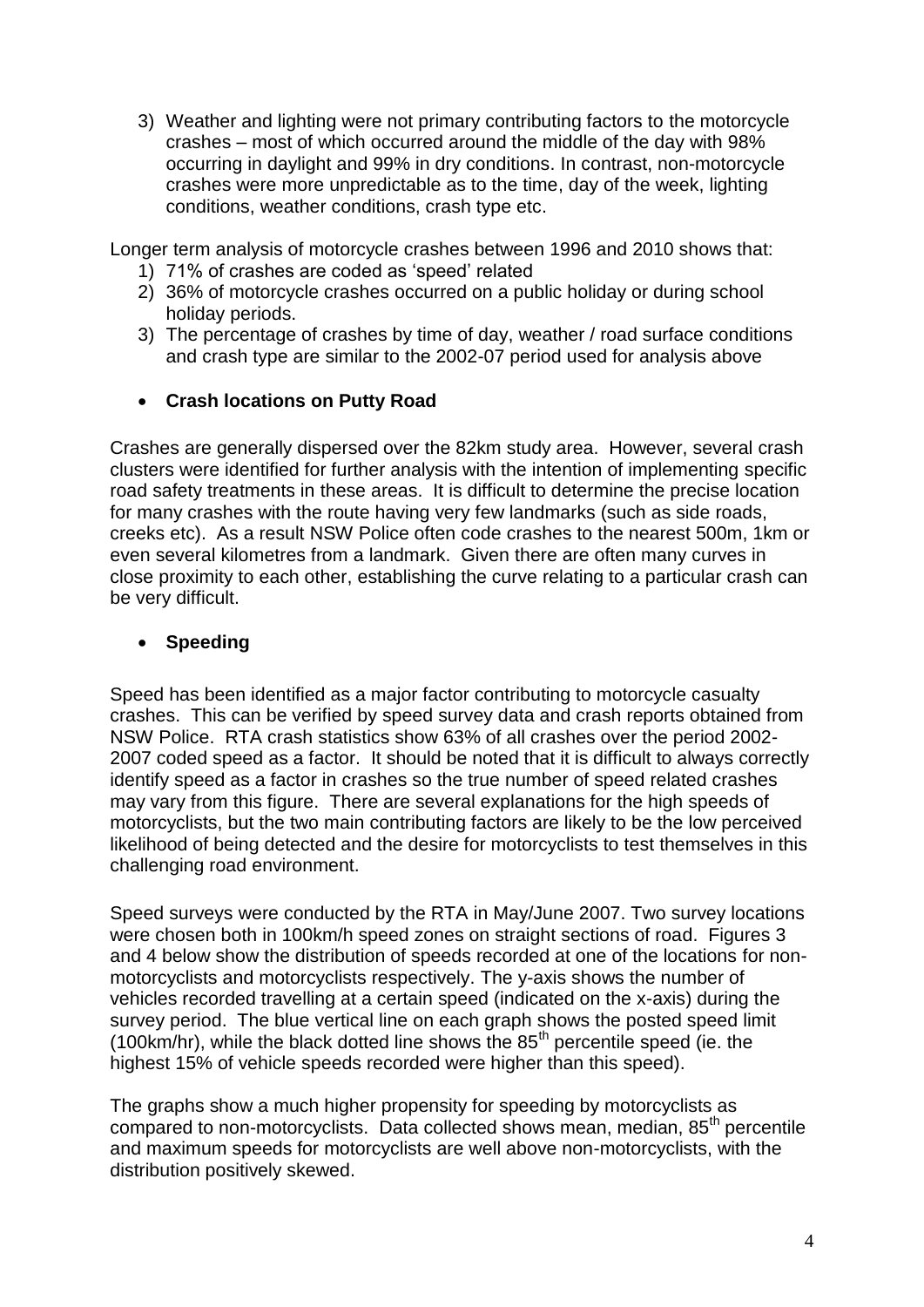

**Figure 3:** Distribution of speeds recorded for non-motorcyclists (100km/hr section)



*Figure 4: Distribution of speeds recorded for motorcyclists (100km/hr section)*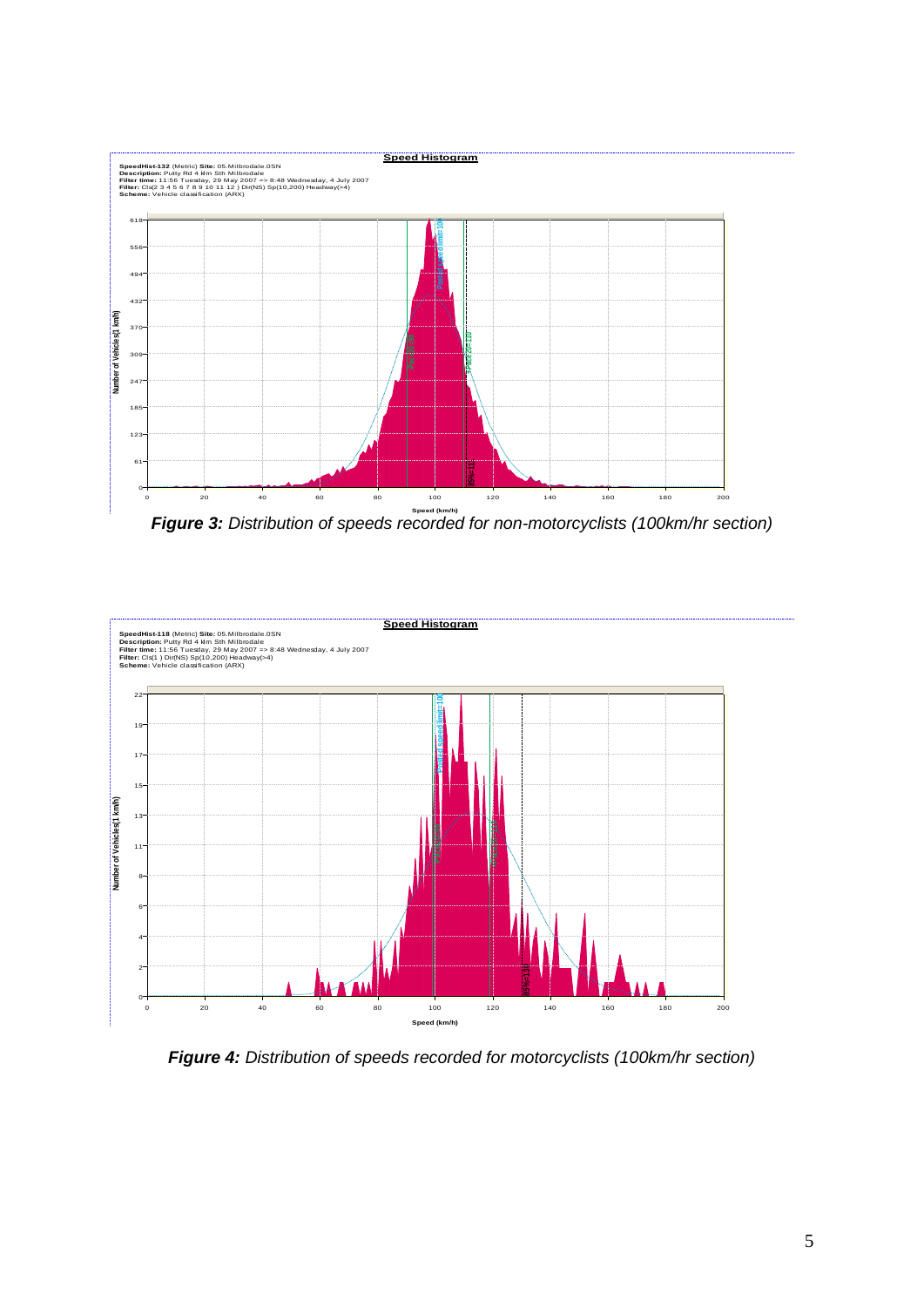## **Putty Road Safety Review**

A review of safety issues was undertaken mid 2007 for the 82km length of Putty Road. The review initially involved site investigations, analysis of the crash history, and analysis of traffic information for the route. Further information was also collected during site inspections. A workshop was then held involving a team that included representatives from within the RTA of road safety, traffic management, road design, asset maintenance and NSW Police that patrol the area. The focus of the workshop was ensuring the best safety outcomes through an integrated approach and program of works. The project team had an objective of reducing the number and severity of crashes by providing low cost, effective safety engineering works and behavioural programs that could be implemented within a short time frame.

The project team considered a wide range of issues including pavement condition, speed zones, signage, linemarking, road geometry, clearzone widths, Police enforcement, potential blackspot projects, driver awareness campaigns (eg banners / billboards / display boards / portable VMS) safety barriers, heavy vehicle issues and incident management.

## **Key outcomes from the safety review**

The action plan identified a range of treatments that could be implemented in a short timeframe by December 2007. The key road safety issues that were implemented were:

- changes to speed zones
- provisions for police enforcement of speeding
- improvements to signage, linemarking and delineation
- campaigns to improve driver/rider awareness of road safety issues and change driver/rider behaviour

In addition, the action plan looked at longer term road safety engineering treatments requiring a larger investment including installation of safety barrier, shoulder widening, sealing the outside of curves and realignment of curves. Given the uncertainty of future funding for larger scale engineering works such as these, the focus of the action plan was initially on low cost treatments with funding available.

## **Speed Zoning**

As part of the action plan a 14.8km section of Putty Road had its speed reduced from 100km/hr to 80km/h. This section was primarily winding road and had the highest concentration of casualty crashes along the 82km section of road.

The results of a comparison of the annual average crash rates for the 6 years prior to the speed zone change (2002-07) and 2.5 years of data collected after the speed zone change (2008-mid 2010) are shown in Figure 5. There is a decrease in annual crash rates for motorcyclists and other vehicle types following the speed zone reduction.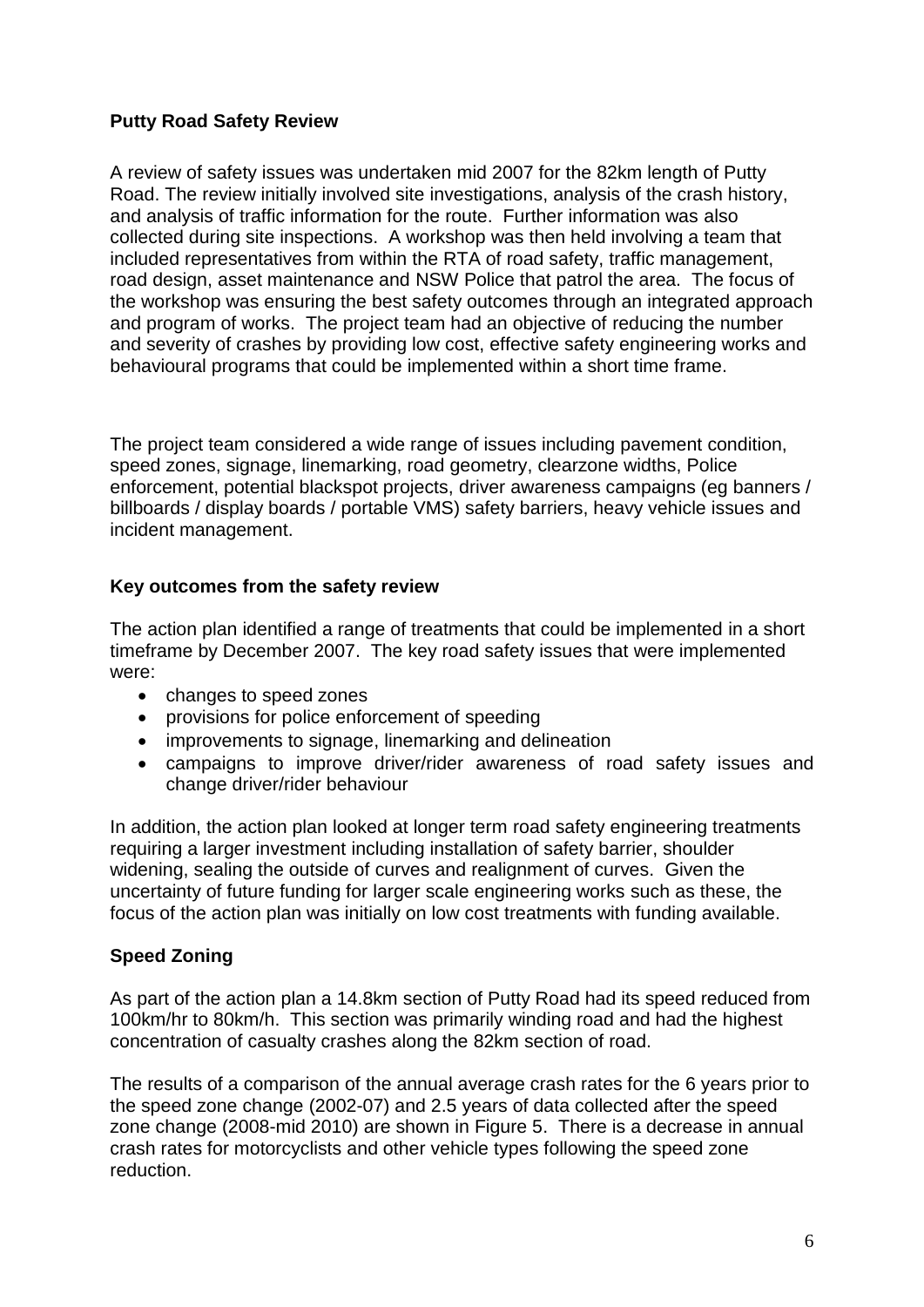|                                                                                      | Prior to speed zone<br>reduction (100km/hr) | After speed zone<br>reduction (80km/hr) |
|--------------------------------------------------------------------------------------|---------------------------------------------|-----------------------------------------|
| Average fatal crashes per year                                                       | 0.83                                        | 0.4                                     |
| Average injury crashes per year                                                      | 7.5                                         | 5.6                                     |
| Average reported crashes per<br>year (includes fatal, injury and<br>towaway crashes) | 10.0                                        | 8.0                                     |
| Average number of crashes<br>coded as 'speeding' per year                            | 6.0                                         | 4.4                                     |
| Average number of crashes by<br>motorcylists per year                                | 7.2                                         | 5.2                                     |
| Average number of crashes on<br>weekends per year                                    | 6.7                                         | 5.2                                     |

*Figure 5: Comparison of crash rates before and after speed zone change*

#### **Police Enforcement**

The speed zone reductions have been supported by additional Police enforcement and campaigns to reinforce road safety messages and remind drivers of the risks associated with speeding. The targeted campaigns (such as banners, billboard structures, variable message signs) were placed both on the open road and in surrounding townships at key rest area locations.

The RTA has worked with NSW police to increase motorist and rider awareness of speeds and the increased potential for Police presence. This was supported by the installation of "Motorcycle Safety Enforcement Areas next 50 kms" signage; the installation of 7 police enforcement bays and the use of 4 portable VMS sites warning of police enforcement activities and encouraging riders to slow down. The location of police enforcement bays was determined in consultation with NSW Police.

## **Signposting and Linemarking Upgrades**

RTA looked at ways to improve rider safety through improvements to existing signage, raising awareness of the dangers for motorcyclists and education of riders on safe driving techniques.

#### Review of existing signage

A review of existing signage found some signage to have poorer visibility in varying light conditions, and some non-standard signage. A strategy for upgrading signage was implemented with a focus on standardising the signage along the route.

Approval was also obtained to upgrade the existing signposting with fluoro background signage, particularly in locations with high crash rates. The fluoro signage provided curve warning and speed advisory information. The benefit of this signage is increased visibility in varying light conditions. During the day the fluoro signs are more visible than the previous signs which could get lost in the background and / or shade.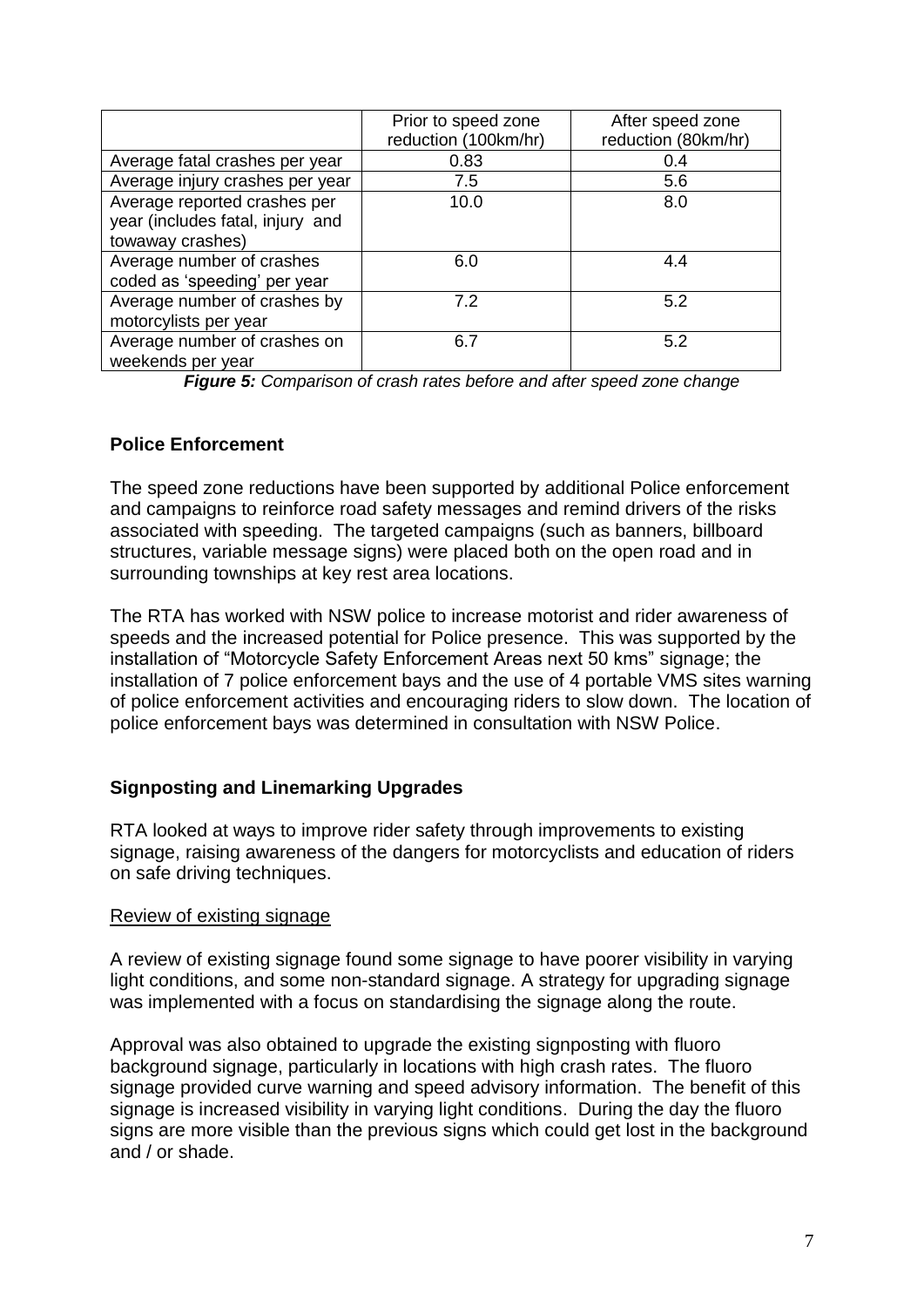#### **Delineation**

Delineation around the outsides of curves was reviewed to determine opportunities to enhance the definition of the curve and provide better guidance to drivers. All curves along the length were reviewed against current standards. 174 chevron alignment markers (CAMs) were installed along the 82km length of the study area.

Centreline markings were reviewed. Double unbroken centrelines (BB lines) were introduced through the winding curves to form a continuous barrier to limit overtaking opportunities on sections of the road with poor forward sight distance. This resulted in an additional 17.3km of BB lines.

Specific curves were identified for larger scale, longer term strategies to improve alignment, superelevation and to provide wider sealed shoulders as additional funding becomes available.

#### **Campaigns to improve driver awareness**

Road Safety Banners were installed at 4 locations along the route. These banners display current messages such as "Look Out for Motorcycles", "Slow Down on Bends", "Look Out for Yourself" and "Plan your Corners". The banners are a highly visible method of reinforcing key messages. It was difficult to locate suitable locations capable of having large banners particularly when clear zones and sight distances need to be retained.

Large billboard structures were installed at the extremities of the 16km length of 80km/h speed limit (the highest crash rate section). The billboards are 4m x 2m in size and display current 'Plan Your Corners' artwork. Smaller billboards were installed at sites where riders often rest such as the Halfway House and Boggy Swamp rest area. The smaller billboards display 'Plan Your Corners', 'Gear Down' and "Position" campaign messages.

Display cases were also installed at sites where riders take rest. The cabinets are 1290mm x 900mm and lockable. The cases display current RTA motorcycle information and resources including additional information from RTA websites targeting all road users on issues such as licensing and road rules. A concrete parking area was provided in front of the display cabinet at Halfway House to encourage riders to park their motorcycles in front and view the display while resting.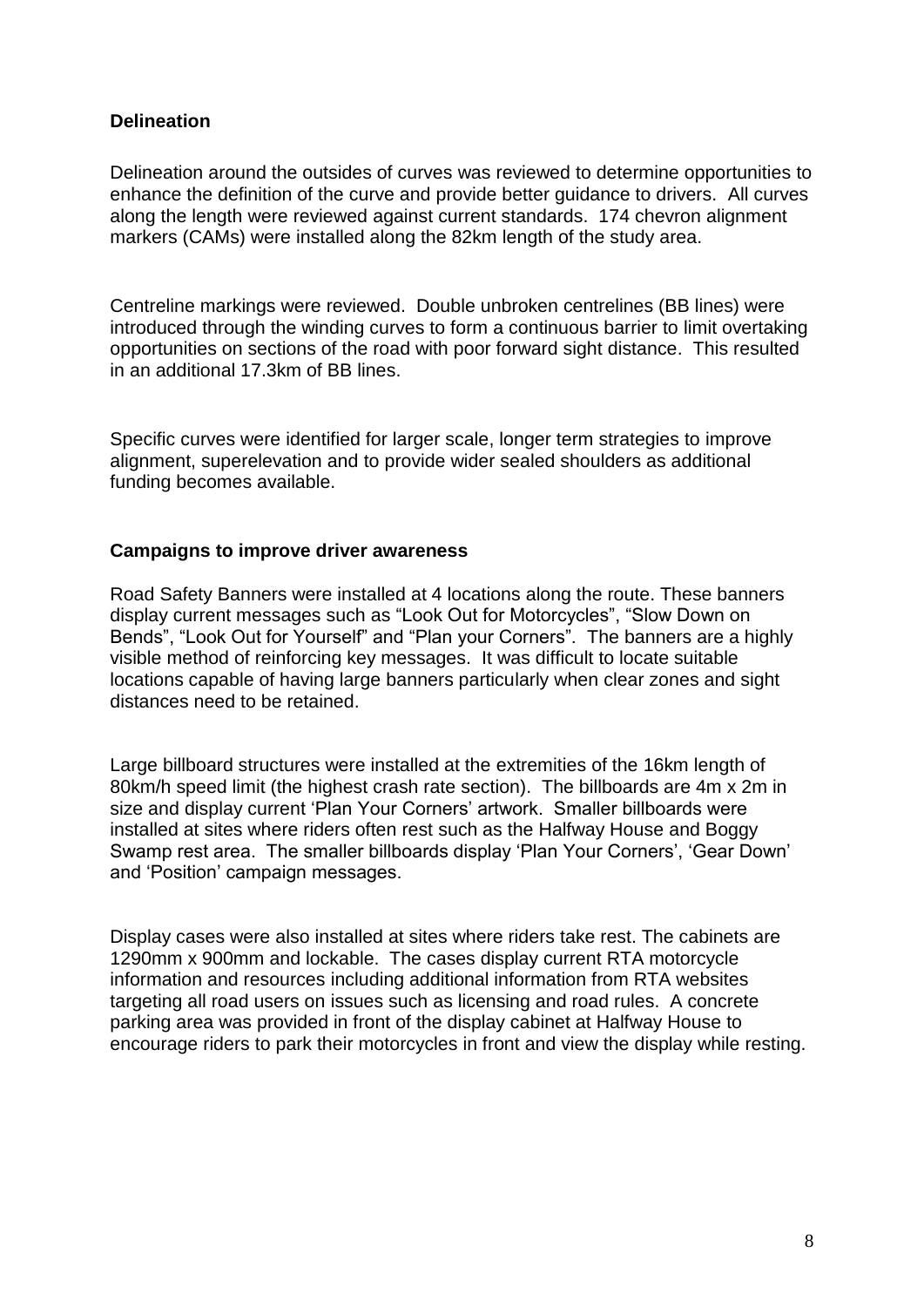## **Crash rates following remedial works**

A comparison was done of the crash rates for 6 years before remedial works were undertaken (2002-2007) and the 3 years after remedial works (2008 – 2010). Given the different time periods, the results are presented as average crashes per year.

For non-motorcycle crashes:

- Total crashes decreased from an average of 12.3 per year to 10.3 per year
- There were 4 fatal crashes in 6 years to end 2007, and none in the 3 year period following
- Casualty crashes decreased from an average of 4.7 per year to 4.3 per year
- Towaway crashes decreased from an average of 7 per year to 6

For motorcycle crashes:

- Total crashes decreased from an average of 15.2 per year to 10.0 per year
- There were 4 fatal crashes in 6 years to end 2007, and 1 fatal in the following 3 years
- Casualty crashes decreased from an average of 12.8 per year to 9.3 per year
- Towaway crashes decreased from an average of 1.7 per year to 0.3 per year

While the average number of crashes saved per year may not appear large in comparison to the crashes occurring on much busier roads, the reduction as a percentage of the crashes occurring on Putty Road is significant. For example, total motorcycle crashes decreased by approximately one third.

Figure 6 shows the number of motorcycle, non-motorcycle and total crashes over the period 1996 – 2010. For motorcyclists there is an increasing trend over time. This result aligns with the increasing trend in motorcyclist crashes across NSW. The number of non-motorcyclist crashes has fluctuated over time but typically results in 5- 10 crashes per year.



*Figure 6: Crashes recorded over the period 1996-2010*